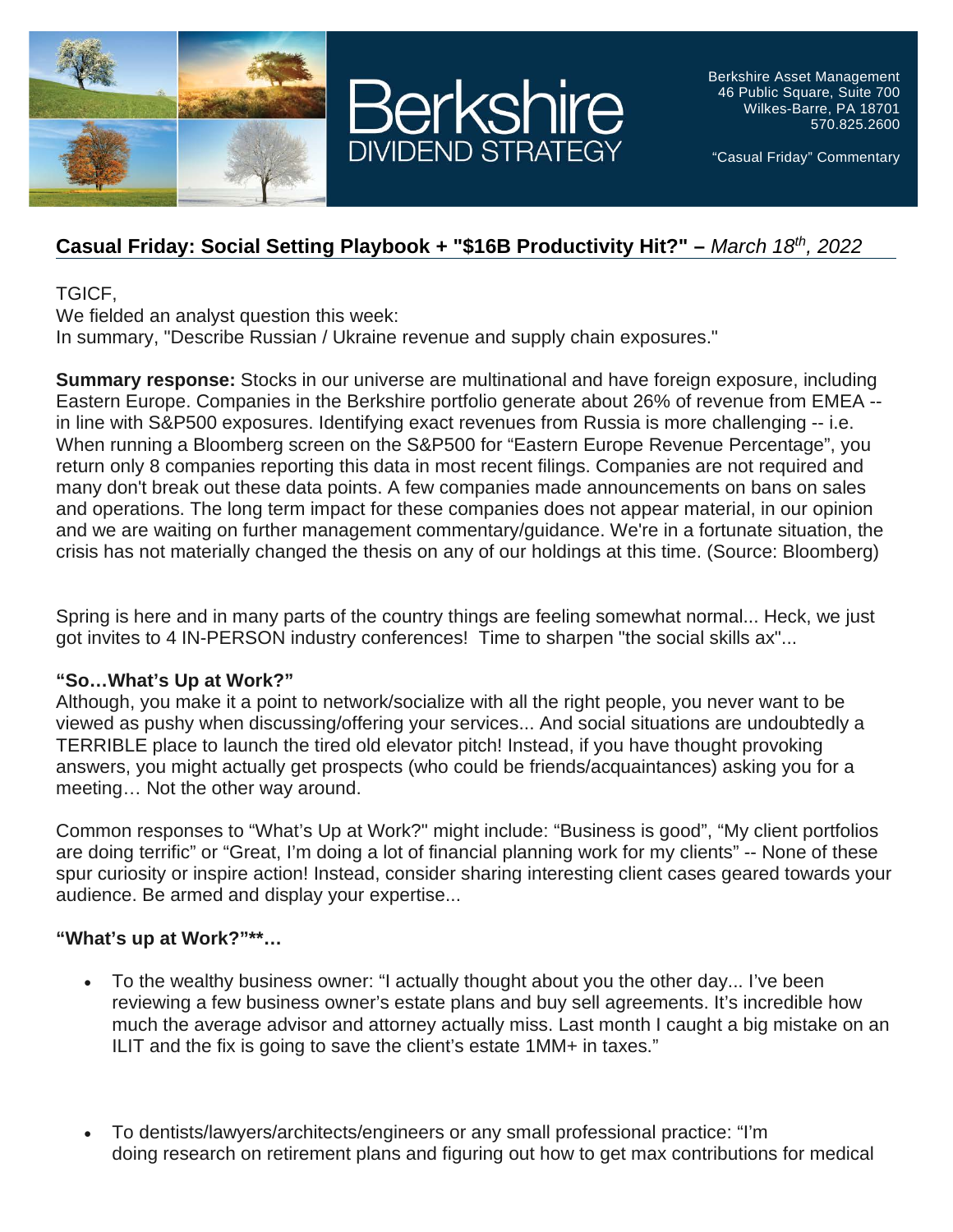professionals and eliminate these crazy fees embedded in most plans. Last week I was talking with a doctor and it looks like he might be able to put away twice as much in his retirement plan and cut fees in half. It will really save him on taxes and increase his nest egg for retirement."

• To trust and estate attorney: "My firm has a specialist in Delaware Trust planning. We've been working for a few families on very detailed legacy planning. One client is in the process of restructuring their business entity… They are going to save huge on state tax when they dissolve the business, they have great protections and when the business is sold they will still have complete control of the assets."

The common thread -- *You're not viewed as an expert because you tell people you are an expert.* You are viewed as an expert when you offer tangible proof points of how your expertise applies. Each response is true, conversational, and shows your genuine excitement and skill as a practitioner - in a non-threatening way. It's likely the person you are talking to will be curious, and inquisitive which will open the door. And it's possible you won't be the one asking for the meeting...

## **March Madness Worth The \$16.3 Billion Price Tag in 2022**

A Chicago based consulting firm does a pretty cool report every year: [Mandate March Madness? Engaging Workers With March Madness Worth The \\$16.3 Billion Price](https://www.challengergray.com/blog/mandate-march-madness-engaging-workers-with-march-madness-worth-the-16-3-billion-price-tag-in-2022/)  [Tag in 2022](https://www.challengergray.com/blog/mandate-march-madness-engaging-workers-with-march-madness-worth-the-16-3-billion-price-tag-in-2022/)

Peace, Gerry

Gerard Mihalick, CFA Dividend Strategy Portfolio Manager/Partner Berkshire Asset Management, LLC

Office (570) 825 - 2600 *Remove [<<Email Address>> from future emails](https://berkmgt.us2.list-manage.com/unsubscribe?u=ebe00755fc297a2ec6dd84aa2&id=c7289ec4e6&e=%5bUNIQID%5d&c=14c5943516)*

(\*\**These are made up scenarios and there is no guarantee these are successful*)

*Berkshire Dividend Growth SMA is available through various custodians, broker-dealers and UMA providers. This commentary is Intended for Institutional and advisor use only. This commentary may make information of third parties available via website links. The Third-Party Content is not created or endorsed by Berkshire nor any business offering products or services through it. The delivery of Third-Party Content is for general*  informational purposes only and does not constitute a recommendation or solicitation to purchase or sell any security or make any other type of investment or investment decision. In addition, the Third-Party Content is not intended to provide tax, legal or investment advice. the Third-Party *Content provided to is obtained from sources believed to be reliable and that no guarantees are made by Berkshire or the providers of the Third-Party Content as to its accuracy, completeness, timeliness.*

*Berkshire Asset Management, LLC claims compliance with the Global Investment Performance Standards (GIPS®). Berkshire Asset Management is a fee-based, SEC registered advisory firm serving the portfolio management needs of institutional and high-net worth clients. The Dividend Growth Composite contains portfolios invested in Berkshire's Dividend Growth Strategy with an equity allocation target of 90% - 100%. The Dividend Growth Strategy's primary objective is to generate a growing stream of equity income by investing in a diversified portfolio of equities*  with stable, high, and growing dividends. The benchmark is the S&P 500 Index. The index returns are provided to represent the investment